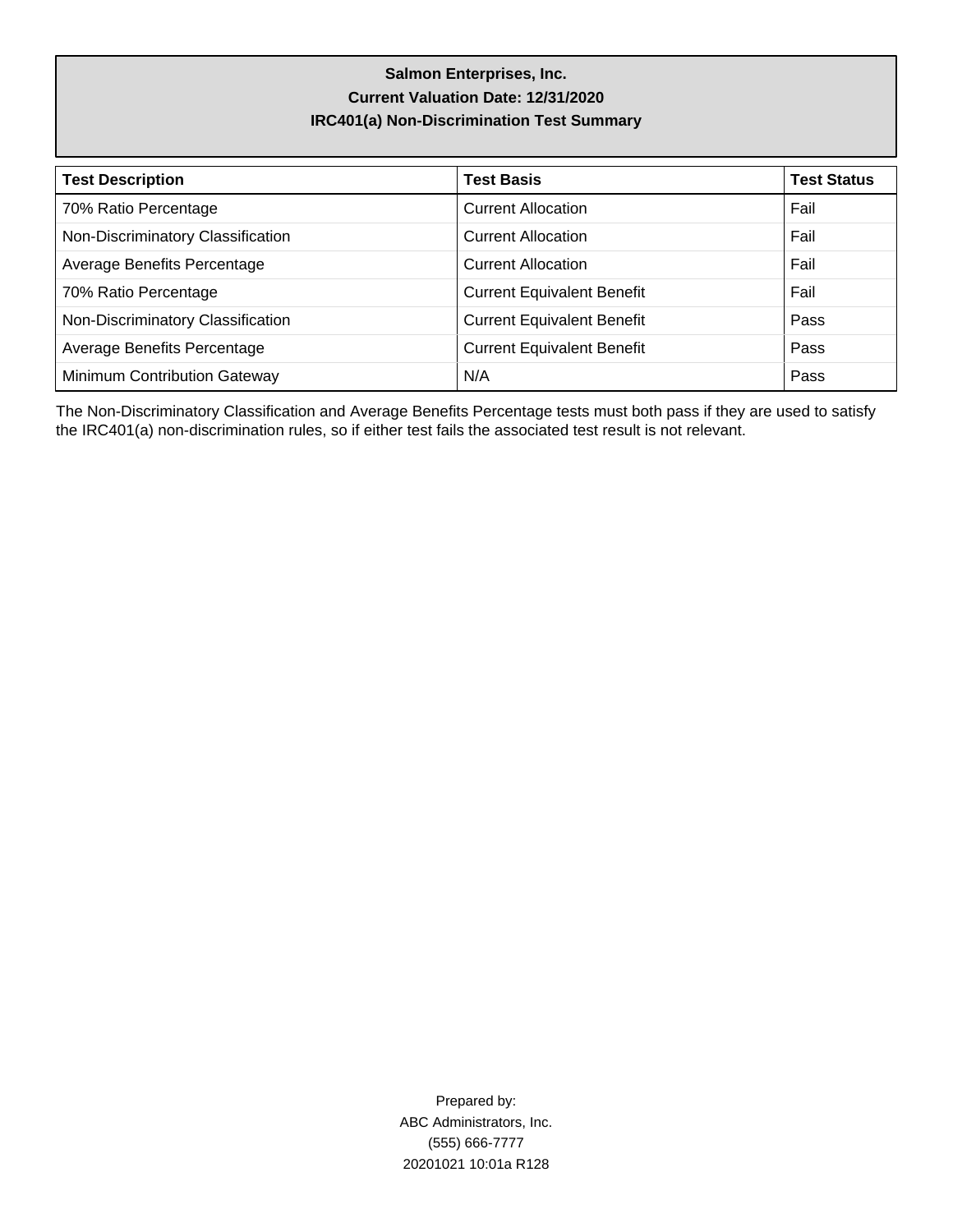# **Salmon Enterprises, Inc. Current Valuation Date: 12/31/2020 70% Ratio Percentage Test and Non-Discriminatory Classification Test Equivalent Benefit Test Basis**

| <b>Employee</b>        |     | Ages | Annual |           | <b>Tested Allocation</b> |        | <b>PV\$1</b> | н     | S    |   |
|------------------------|-----|------|--------|-----------|--------------------------|--------|--------------|-------|------|---|
| <b>Name</b>            | Id  | VA   | TA     | Comp.     | <b>\$Amount</b>          | %Pay   | Ebar%        | at VA | C    | G |
| Oscar Fish             | 001 | 53   | 57     | 100000.00 | 30008.00                 | 30.01% | 4.23%        | 85.04 | IН.  |   |
| <b>Arctic Char</b>     | 002 | 66   | 67     | 225000.00 | 45000.00                 | 20.00% | 2.77%        | 86.67 | IH.  |   |
| Atlantic Salmon        | 003 | 56   | 65     | 50000.00  | 1500.00                  | 3.00%  | 0.73%        | 49.20 | TH I | 2 |
| Coho Salmon            | 004 | 63   | 73     | 10000.00  | 600.00                   | 6.00%  | 1.98%        | 36.44 |      | 0 |
| <b>Cutthroat Trout</b> | 005 | 42   | 65     | 20000.00  | 1200.00                  | 6.00%  | 4.30%        | 16.75 |      | 0 |
| <b>Rainbow Trout</b>   | 006 | 52   | 65     | 30000.00  | 1800.00                  | 6.00%  | 1.99%        | 36.16 |      | 0 |
| <b>Totals</b>          |     |      |        | 435000.00 | 80108.00                 |        |              |       |      |   |

Qualified non-elective compensation deferral (QNEC), if any, is not included in the illustrated allocation amount.

Annual compensation is illustrated.

**Ebar%** is the equivalent benefit accrual rate (as a percentage of compensation) used in the test. The Equivalent Benefit Accrual Rate% (EBAR%) is computed as 100 times the ratio of the applicable allocation (projected to the testing age and converted to an annual annuity benefit commencing at the testing age) to the current annual compensation.

**PV\$1 at VA** is the present value, as of the valuation age, of \$1 of single life annuity commencing on the testing age using the plan's actuarial equivalence assumptions.

**VA** is the age on the valuation date, 12/31/2020. **TA** is the testing age.

**HC** indicates IRC414(q) highly compensated status. **NHC** indicates non-highly compensated status.

**SG** indicates members of plan-specified census subgroups.

Testing age is the anticipated retirement age.

#### **Pre-Retirement Actuarial Equivalence Assumptions**

Interest: 8.00%

### **Retirement Actuarial Equivalence Assumptions**

Interest: 8.00%

Mortality Table: 1984 Unisex Pension (UP-84)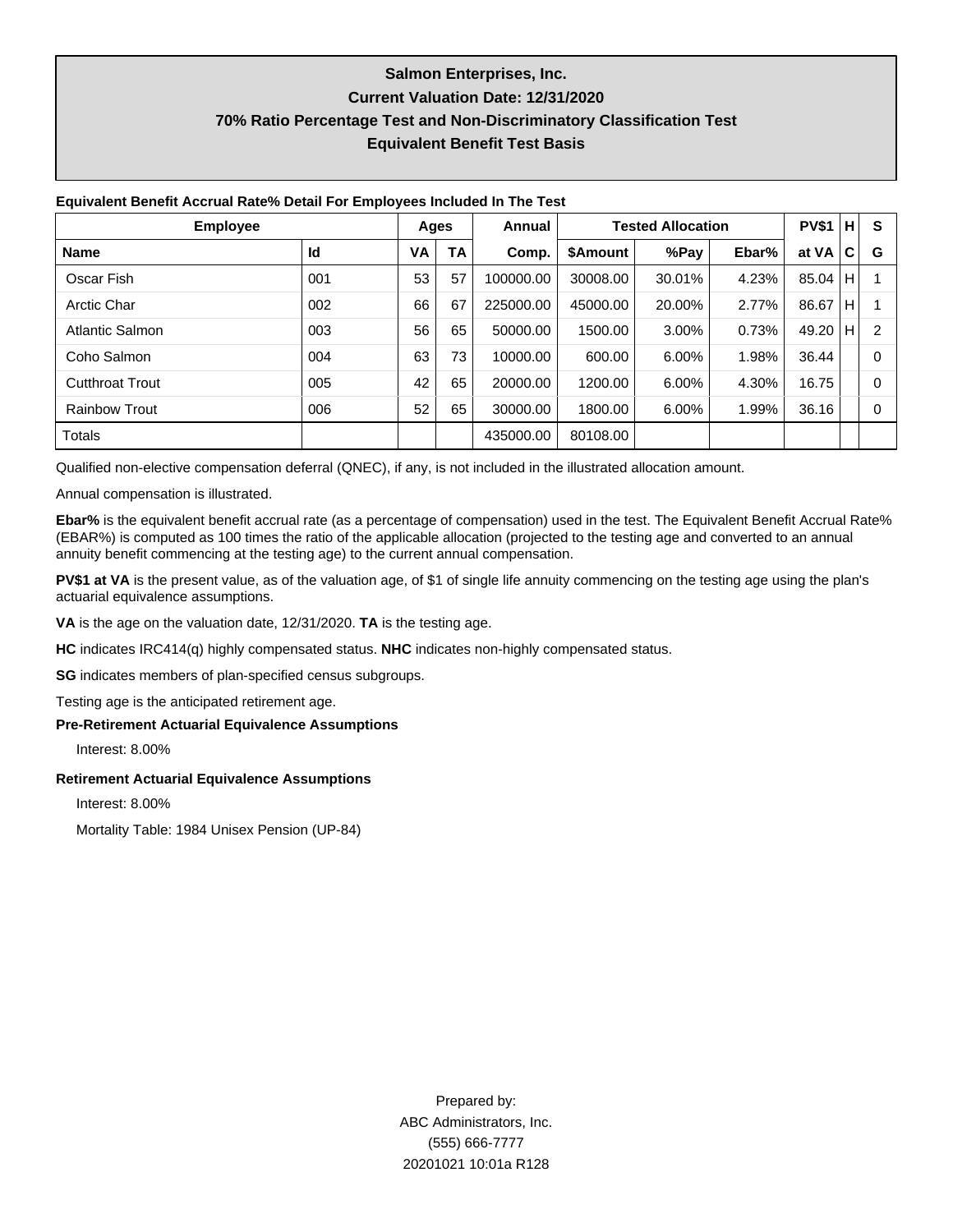### **Salmon Enterprises, Inc.**

### **Current Valuation Date: 12/31/2020**

## **70% Ratio Percentage Test and Non-Discriminatory Classification Test**

### **Equivalent Benefit Test Basis**

**HC Rate Group Detail**

| <b>Highly Compensated</b> |                   | <b>HC EEs</b> |                   | <b>NHC EES</b>          | NHC/HC  | <b>Results</b> |   |
|---------------------------|-------------------|---------------|-------------------|-------------------------|---------|----------------|---|
| Rate Group%               | #In Rate<br>Group | %Total HCEEs  | #In Rate<br>Group | %Total<br><b>NHCEES</b> | Ratio%  | R              | N |
| 0.73%                     | 3                 | 100.00%       | ◠                 | 100.00%                 | 100.00% | D              | D |
| 2.77%                     | ົ                 | 66.67%        |                   | 33.33%                  | 50.00%  | Е              | ם |
| 4.23%                     |                   | 33.33%        |                   | 33.33%                  | 100.00% | Þ              | D |

The **Results R** column indicates the 70%Ratio test result for the rategroup. The **Results N** column indicates the NDC test result for the rategroup. P indicates pass and F indicates fail for the rategroup.

| 70% Ratio% Test Minimum Passing% [Applicable to each HC rate group]             | 70.00% |
|---------------------------------------------------------------------------------|--------|
| The 70% Ratio Percentage Test is not satisfied                                  | Failed |
| [The NHC/HC Ratio% is less than 70% for at least one HC rate group]             |        |
| #Highly Compensated Employees included in test                                  | 3      |
| #Non-Highly Compensated Employees included in test                              | 3      |
| Non-Highly Compensated Concentration%                                           | 50.00% |
| Safe Harbor%                                                                    | 50.00% |
| Unsafe Harbor%                                                                  | 40.00% |
| Mid-point%                                                                      | 45.00% |
| #Benefiting Highly Compensated Employees                                        | 3      |
| #Benefiting Non-Highly Compensated Employees                                    | 3      |
| Minimum Passing% [Applicable to each HC rate group]                             | 45.00% |
| The Non-discriminatory Classification Test is satisfied                         | Passed |
| [The NHC/HC Ratio% is at least the NDC Minimum Passing% for each HC rate group] |        |

Since the 70%Ratio% test did not pass and the Non-discriminatory Classification test did pass, to satisfy the IRC401(a) nondiscrimination rules it is also necessary that the Average Benefit% test pass.

Generally, the IRC401(a) non-discrimination tests must be performed annually.

The effects on the testing of associated plans, if any, of the same sponsor are not considered.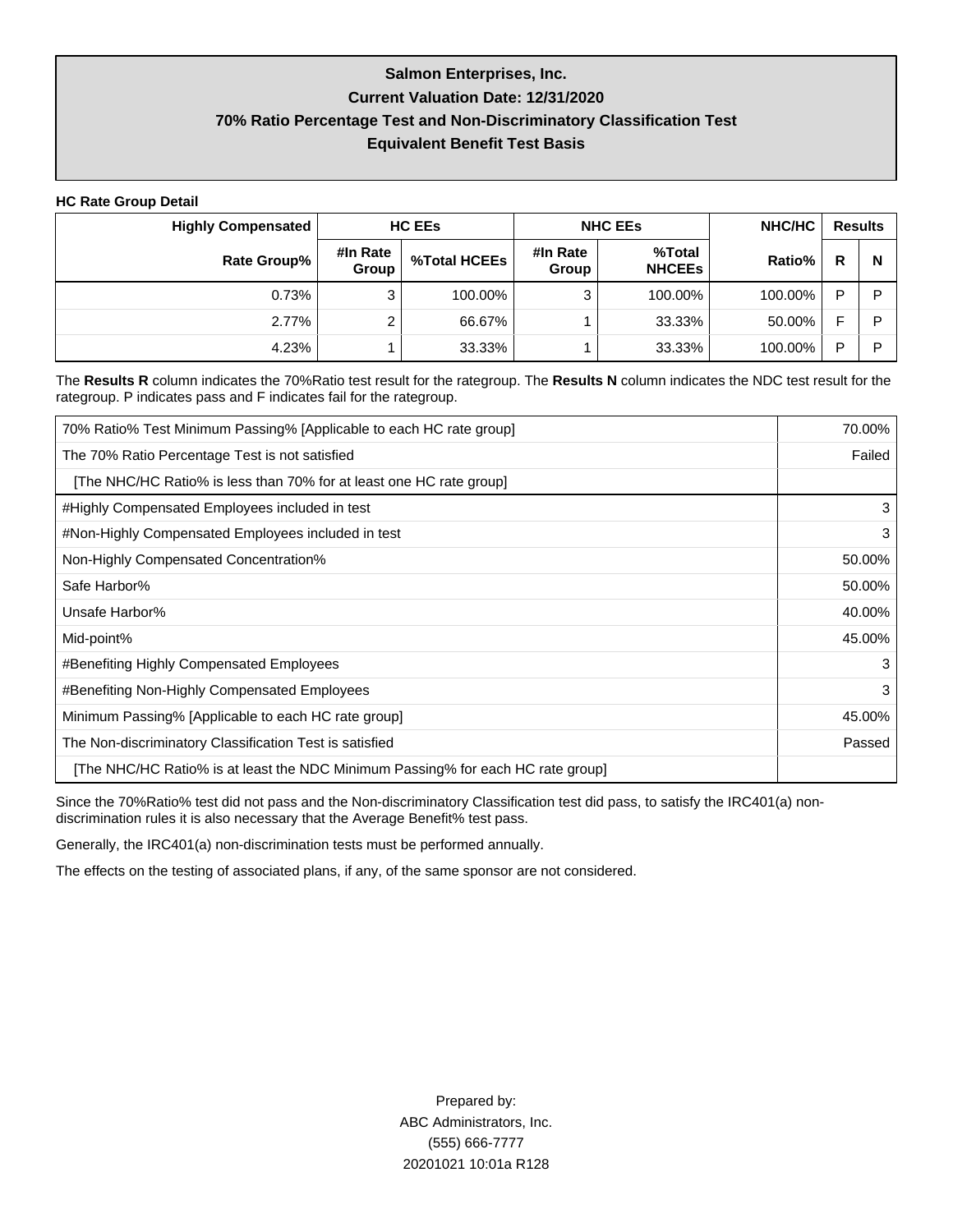# **Salmon Enterprises, Inc. Current Valuation Date: 12/31/2020 Average Benefit Percentage Test Equivalent Benefit Test Basis**

| <b>Employee</b>        | Ages |    | Annual | <b>Tested Allocation</b> |                 |        | <b>PV\$1</b> | н     | S   |   |
|------------------------|------|----|--------|--------------------------|-----------------|--------|--------------|-------|-----|---|
| <b>Name</b>            | ld   | VA | ТA     | Comp.                    | <b>\$Amount</b> | %Pay   | Ebar%        | at VA | C   | G |
| Oscar Fish             | 001  | 53 | 57     | 100000.00                | 42508.00        | 42.51% | 6.00%        | 85.04 | lН. |   |
| Arctic Char            | 002  | 66 | 67     | 225000.00                | 57000.00        | 25.33% | 3.51%        | 86.67 | IH. |   |
| Atlantic Salmon        | 003  | 56 | 65     | 50000.00                 | 1500.00         | 3.00%  | 0.73%        | 49.20 | IН. | 2 |
| Coho Salmon            | 004  | 63 | 73     | 10000.00                 | 600.00          | 6.00%  | 1.98%        | 36.44 |     | 0 |
| <b>Cutthroat Trout</b> | 005  | 42 | 65     | 20000.00                 | 1200.00         | 6.00%  | 4.30%        | 16.75 |     | 0 |
| <b>Rainbow Trout</b>   | 006  | 52 | 65     | 30000.00                 | 1800.00         | 6.00%  | 1.99%        | 36.16 |     | 0 |
| Totals                 |      |    |        | 435000.00                | 104608.00       |        |              |       |     |   |

Qualified non-elective compensation deferral (QNEC), if any, is included in the illustrated allocation amount.

Annual compensation is illustrated.

**Ebar%** is the equivalent benefit accrual rate (as a percentage of compensation) used in the test. The Equivalent Benefit Accrual Rate% (EBAR%) is computed as 100 times the ratio of the applicable allocation (projected to the testing age and converted to an annual annuity benefit commencing at the testing age) to the current annual compensation.

PV\$1 at VA is the present value, as of the valuation age, of \$1 of single life annuity commencing on the testing age using the plan's actuarial equivalence assumptions.

**VA** is the age on the valuation date, 12/31/2020. **TA** is the testing age.

**HC** indicates IRC414(q) highly compensated status. **NHC** indicates non-highly compensated status.

**SG** indicates members of plan-specified census subgroups.

Testing age is the anticipated retirement age.

#### **Pre-Retirement Actuarial Equivalence Assumptions**

Interest: 8.00%

#### **Retirement Actuarial Equivalence Assumptions**

Interest: 8.00%

Mortality Table: 1984 Unisex Pension (UP-84)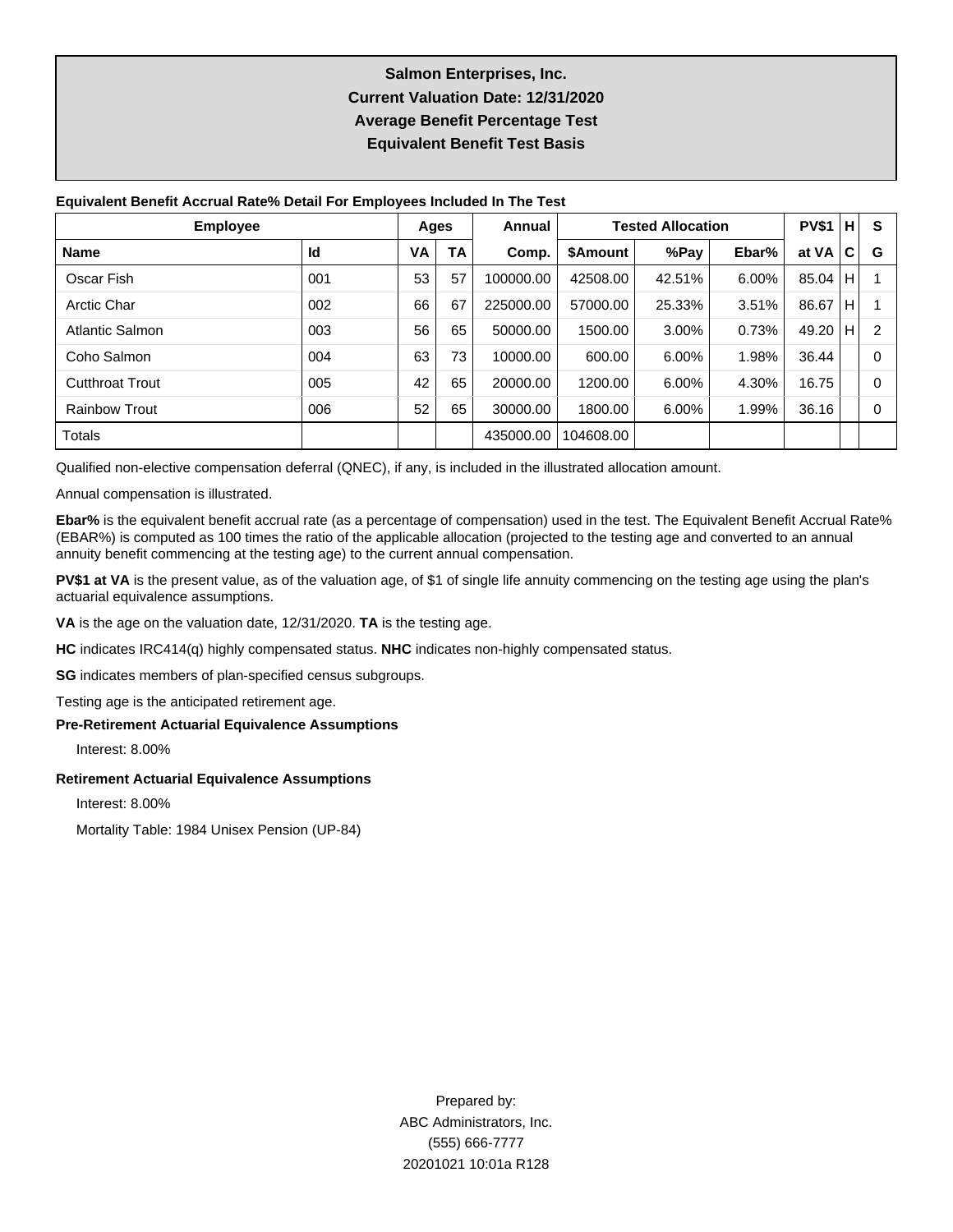# **Salmon Enterprises, Inc. Current Valuation Date: 12/31/2020 Average Benefit Percentage Test Equivalent Benefit Test Basis**

| <b>Average Benefit Percent Test Values</b>                                               |        |  |  |  |  |  |
|------------------------------------------------------------------------------------------|--------|--|--|--|--|--|
| #Highly Compensated Employees included in test                                           | 3      |  |  |  |  |  |
| #Non-Highly Compensated Employees included in test                                       |        |  |  |  |  |  |
| Minimum Passing Percentage                                                               |        |  |  |  |  |  |
| [The Passing Percentage is applicable on a plan-level]                                   |        |  |  |  |  |  |
| Average Equivalent Benefit Accrual% for HC EEs                                           |        |  |  |  |  |  |
| [ (Sum of HC Equivalent Benefit Accrual%s) / #HC EEs]                                    |        |  |  |  |  |  |
| Average Equivalent Benefit Accrual% for NHC EEs                                          | 2.76%  |  |  |  |  |  |
| [ (Sum of NHC Equivalent Benefit Accrual%s) / #NHC EEs]                                  |        |  |  |  |  |  |
| Average Equivalent Benefit Accrual% Ratio%                                               | 80.94% |  |  |  |  |  |
| [100 x NHC Average Equivalent Benefit Accrual% / HC Average Equivalent Benefit Accrual%] |        |  |  |  |  |  |
| The Average Benefit% test is satisfied                                                   | Passed |  |  |  |  |  |
| [The Average Equivalent Benefit Accrual% Ratio% is at least 70%]                         |        |  |  |  |  |  |

Generally, the IRC401(a) non-discrimination tests must be performed annually.

The effects on the testing of associated plans, if any, of the same sponsor are not considered.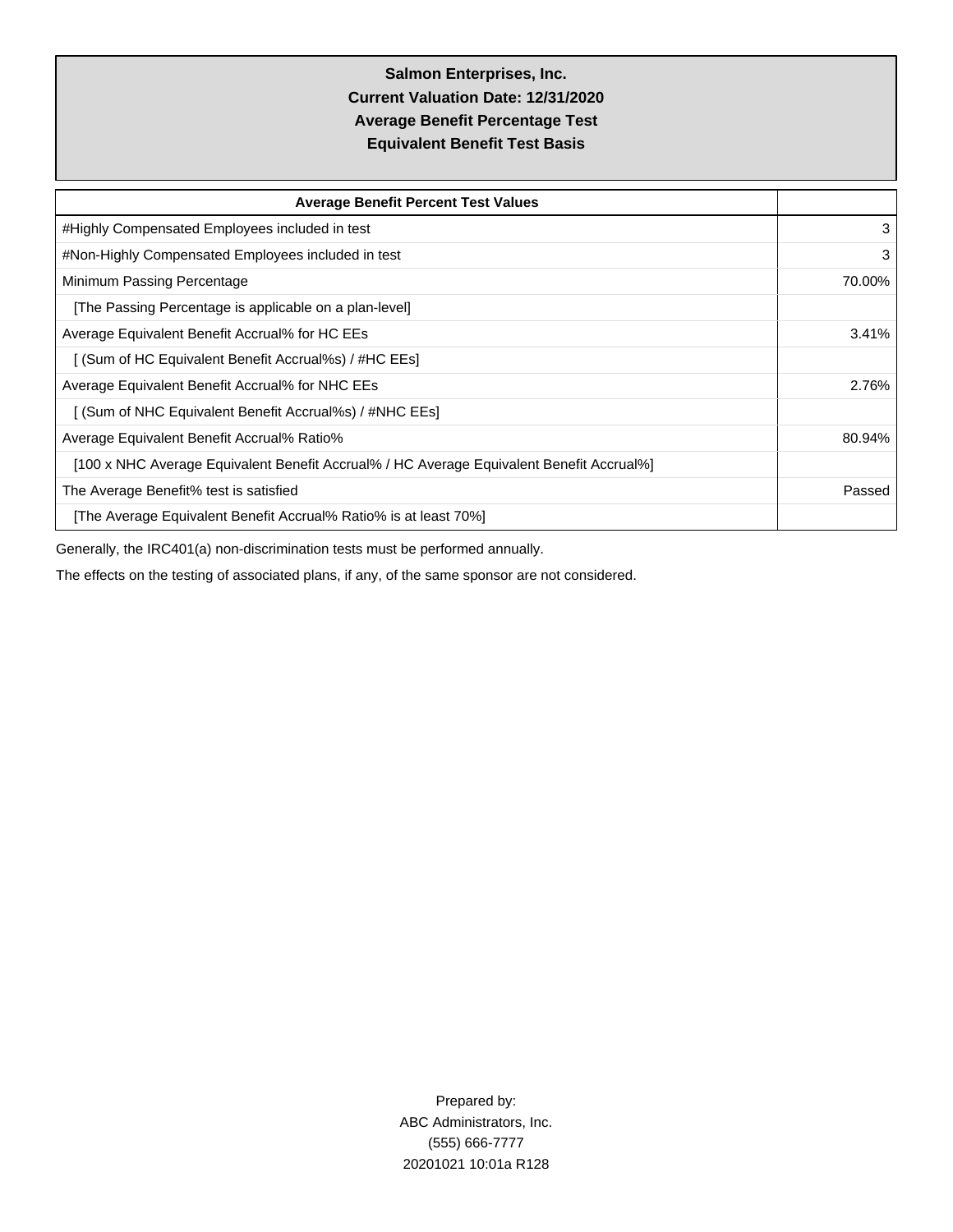# **Salmon Enterprises, Inc. Current Valuation Date: 12/31/2020 Minimum Contribution Gateway Test**

#### **Allocation Detail For Employees Included In The Test**

|                        |                     |           |               | <b>Tested Allocation</b> |         |               |  |
|------------------------|---------------------|-----------|---------------|--------------------------|---------|---------------|--|
| <b>Employee</b>        | <b>Compensation</b> |           |               | %Compensation            |         |               |  |
| <b>Name</b>            | Id#                 | Testing   | <b>IRC415</b> | \$Amount                 | Testing | IRC415 C      |  |
| Oscar Fish             | 001                 | 100000.00 | 100000.00     | 30508.00                 | 30.51%  | $30.51\%$   H |  |
| <b>Arctic Char</b>     | 002                 | 225000.00 | 225000.00     | 45000.00                 | 20.00%  | 20.00%   H    |  |
| <b>Atlantic Salmon</b> | 003                 | 50000.00  | 50000.00      | 1500.00                  | 3.00%   | $3.00\%$  H   |  |
| Coho Salmon            | 004                 | 10000.00  | 10000.00      | 600.00                   | 6.00%   | 6.00%         |  |
| <b>Cutthroat Trout</b> | 005                 | 20000.00  | 20000.00      | 1200.00                  | 6.00%   | $6.00\%$      |  |
| <b>Rainbow Trout</b>   | 006                 | 30000.00  | 30000.00      | 1800.00                  | 6.00%   | 6.00%         |  |

#### **Minimum Contribution Gateway Test Results**

| Highest HC Allocation as %Testing Compensation                                     | 30.51%    |
|------------------------------------------------------------------------------------|-----------|
| 2 33.33% Highest HC Allocation as % Testing Compensation                           | $10.17\%$ |
| The Minimum Contribution Gateway Test is satisfied                                 | Passed    |
| [For every included NHC EE the allocation is not less than 5% IRC415 Compensation] |           |

The Minimum Contribution Gateway Test is required because the beginning of plan year is after 12/31/2001 and the plan design tests non-discrimination on a equivalent benefit basis.

HC indicates IRC414(q) highly compensated status and NHC indicates non-highly compensated status.

The allocation includes the plan sponsor's current and year-to-date contributions, including IRC401(a) regular profit sharing contribution, reallocated forfeitures (if any) and IRC401(k) qualified non-elective contribution (QNEC) contribution (if any).

Testing compensation is Plan Compensation

Generally, the IRC401(a) non-discrimination tests must be performed annually.

The effects on the testing of associated plans, if any, of the same sponsor are not considered.